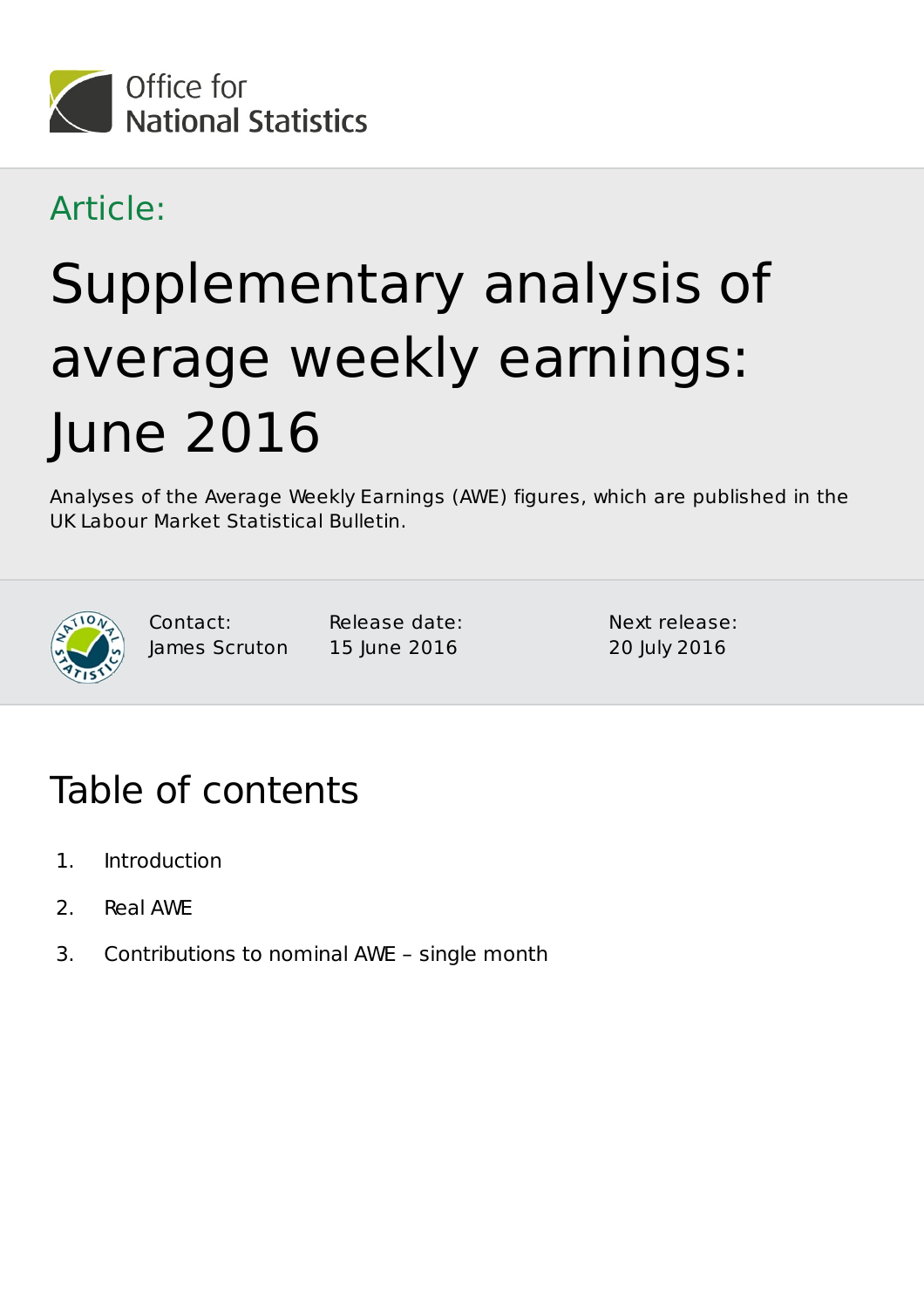# Introduction 1.

This note presents 2 analyses of the Average Weekly Earnings (AWE) figures, which are published in the UK Labour Market Statistical Bulletin. We will update these analyses every month. The first section describes real AWE, which is AWE deflated by the Consumer Price Index. The second section analyses single month movements in the nominal AWE.

# 2. Real AWE

The charts show the recent movements in real AWE (whole economy). This is calculated as nominal unadjusted AWE, divided by the Consumer Price Index (CPI). This series is calculated for regular and total pay at the whole economy level and then seasonally adjusted. The data in Figures 1 and 2 are levels of real and nominal AWE, shown on a monthly basis, with an index of  $2000 = 100$ . Figure 3 shows 3 months on 3 months previous year increases in these derived indices. The data are available in dataset **EARN01**, together with estimates of real AWE at 2000 prices.

Comparing the 3 months to April 2016 with the same period in 2015, real AWE (total pay) grew by 1.6%, 0.1 percentage points lower than as seen in the 3 months to March. Nominal AWE (total pay) grew by 2.0% in the 3 months to April, while the CPI increased by 0.3% in the year to April 2016. Over the same period, real AWE (regular pay) grew by 1.9%, compared with 1.8% in the 3 months to March. The nominal AWE (regular pay) rose by 2.3% in the 3 months to April.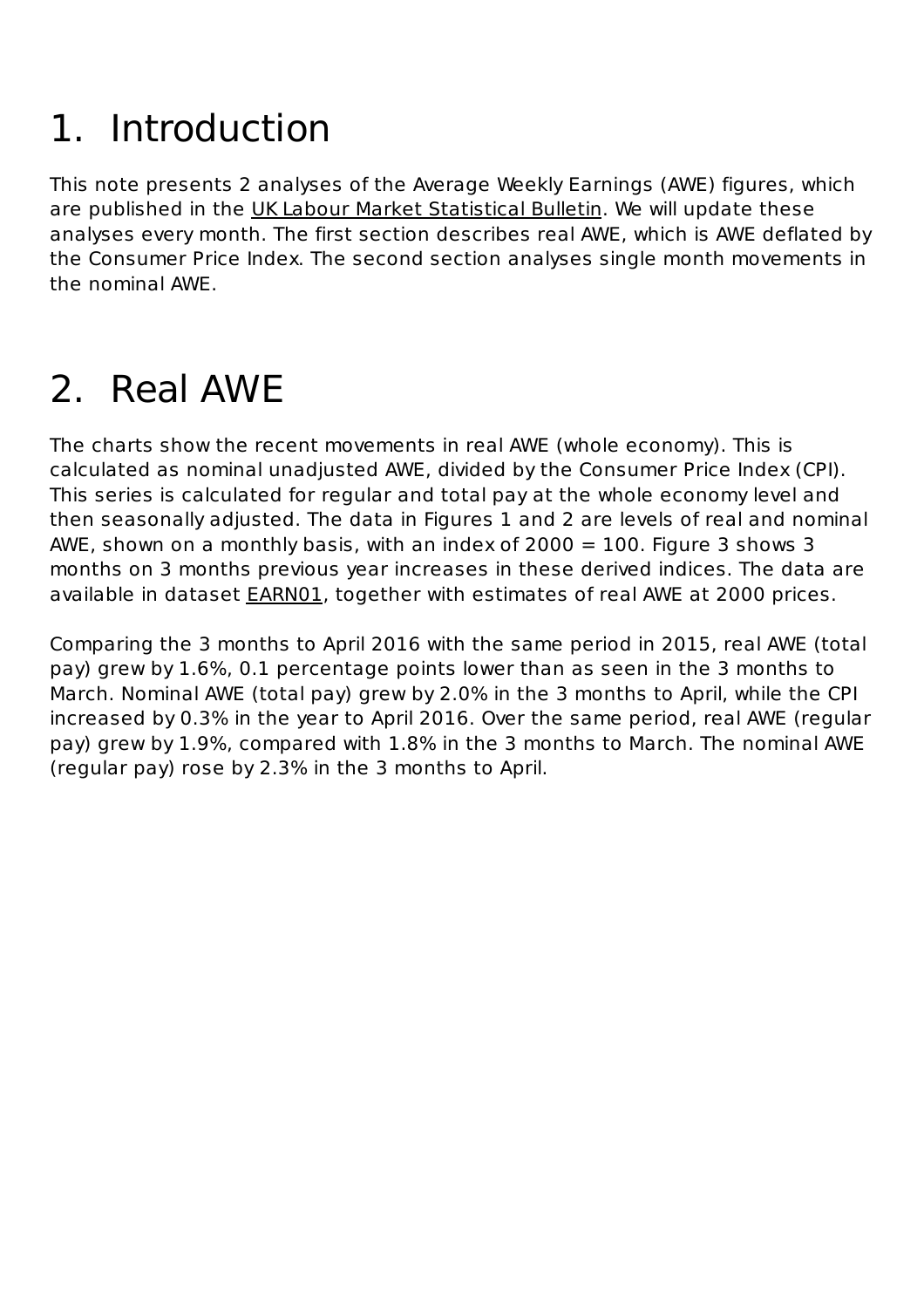### **Figure 1: AWE regular pay: real and nominal, seasonally adjusted, 2000=100**

#### **January 2000 to April 2016**



#### **Source: Office for National Statistics, Monthly Wages and Salaries Survey (MWSS)**

#### **Notes:**

1.  $p =$  provisional  $r =$  revised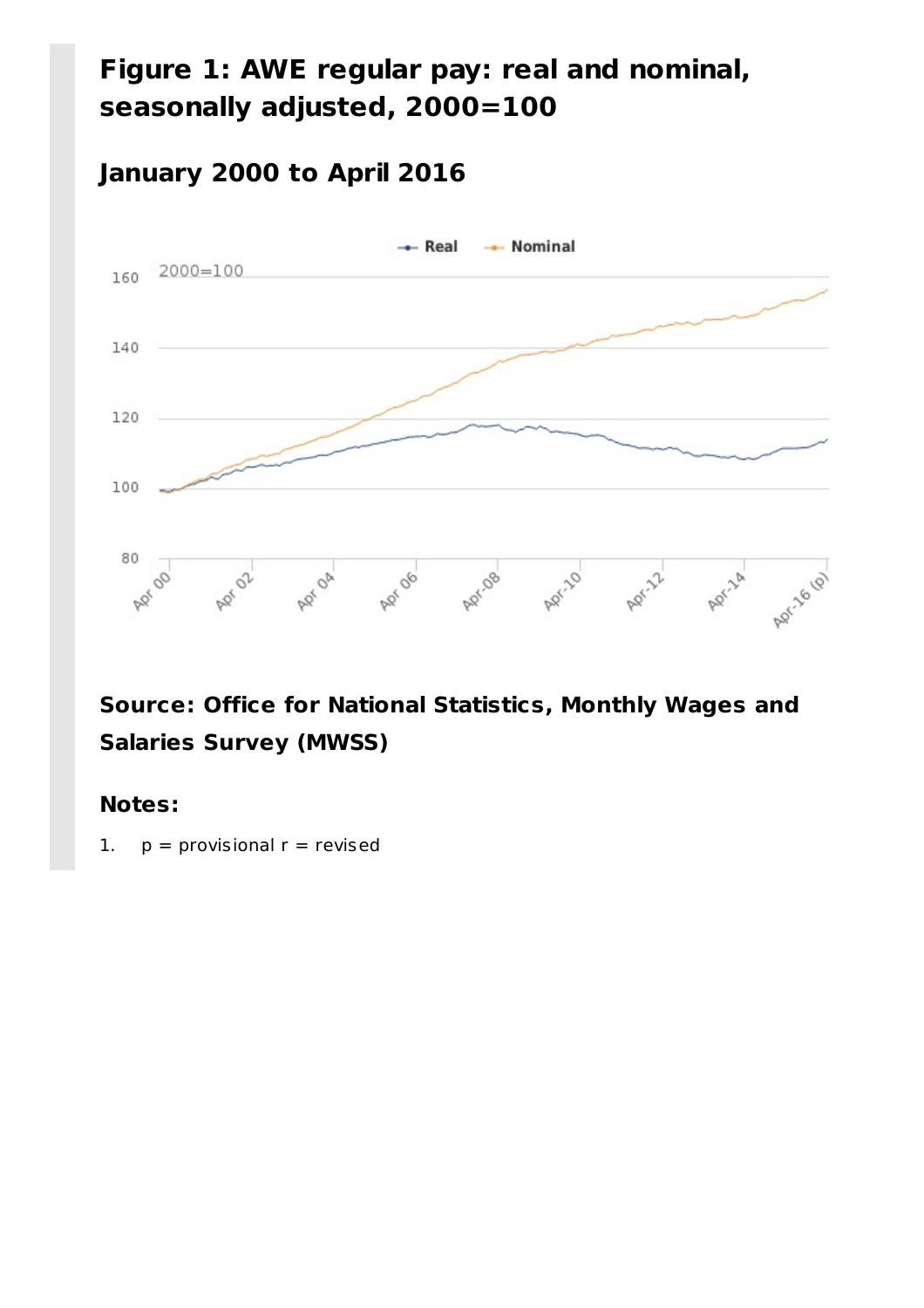## **Figure 2: AWE total pay: real and nominal, seasonally adjusted, 2000=100**

#### **January 2000 to April 2016**



#### **Source: Office for National Statistics, Monthly Wages and Salaries Survey (MWSS)**

#### **Notes:**

1.  $p =$  provisional  $r =$  revised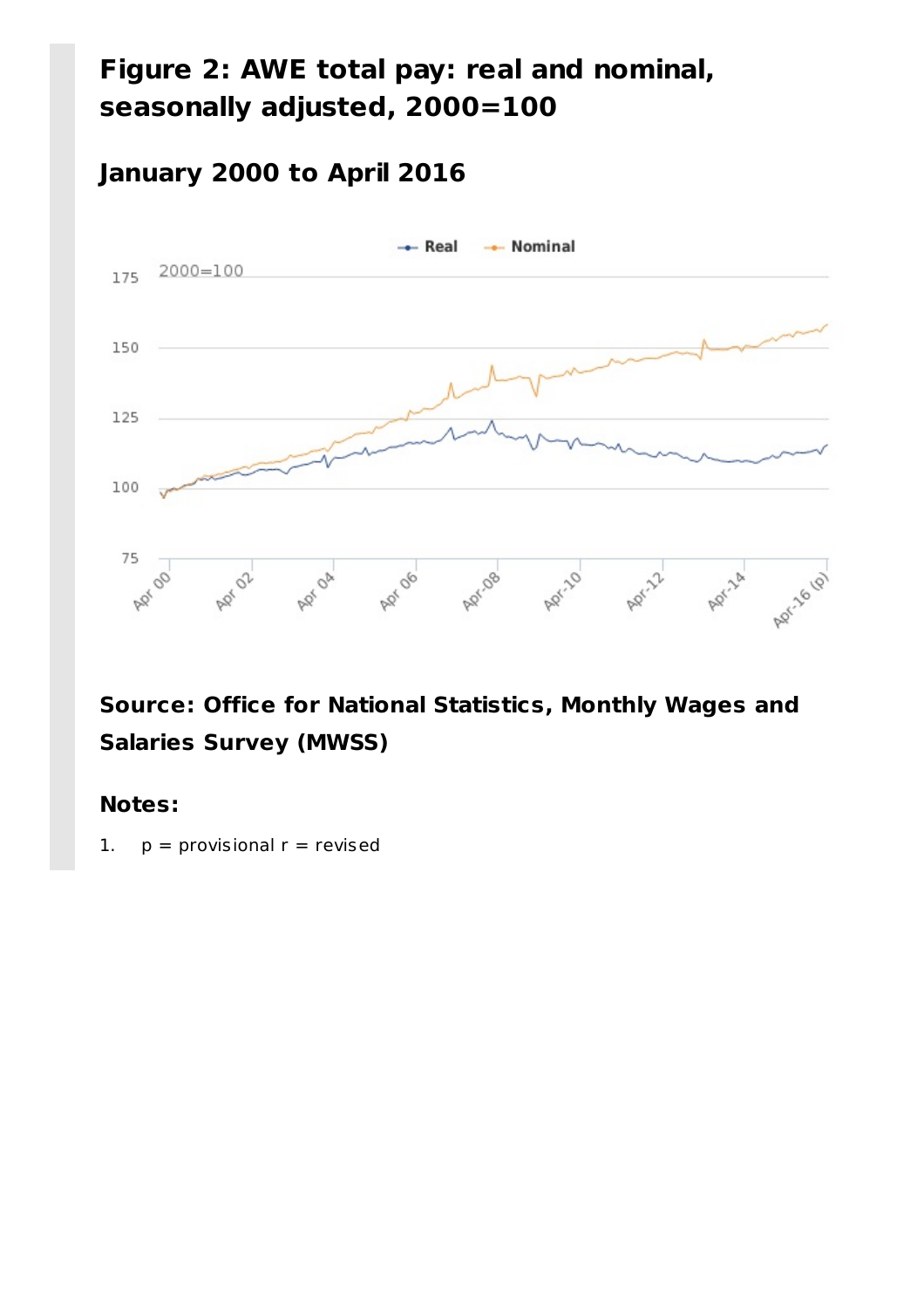### **Figure 3: AWE total and regular real pay annual growth rates, seasonally adjusted**

**January to March 2001 to February to April 2016 (3 month average time periods)**



#### **Source: Office for National Statistics, Monthly Wages and Salaries Survey (MWSS)**

#### **Notes:**

1.  $p =$  provisional  $r =$  revised

# Contributions to nominal AWE – single 3.month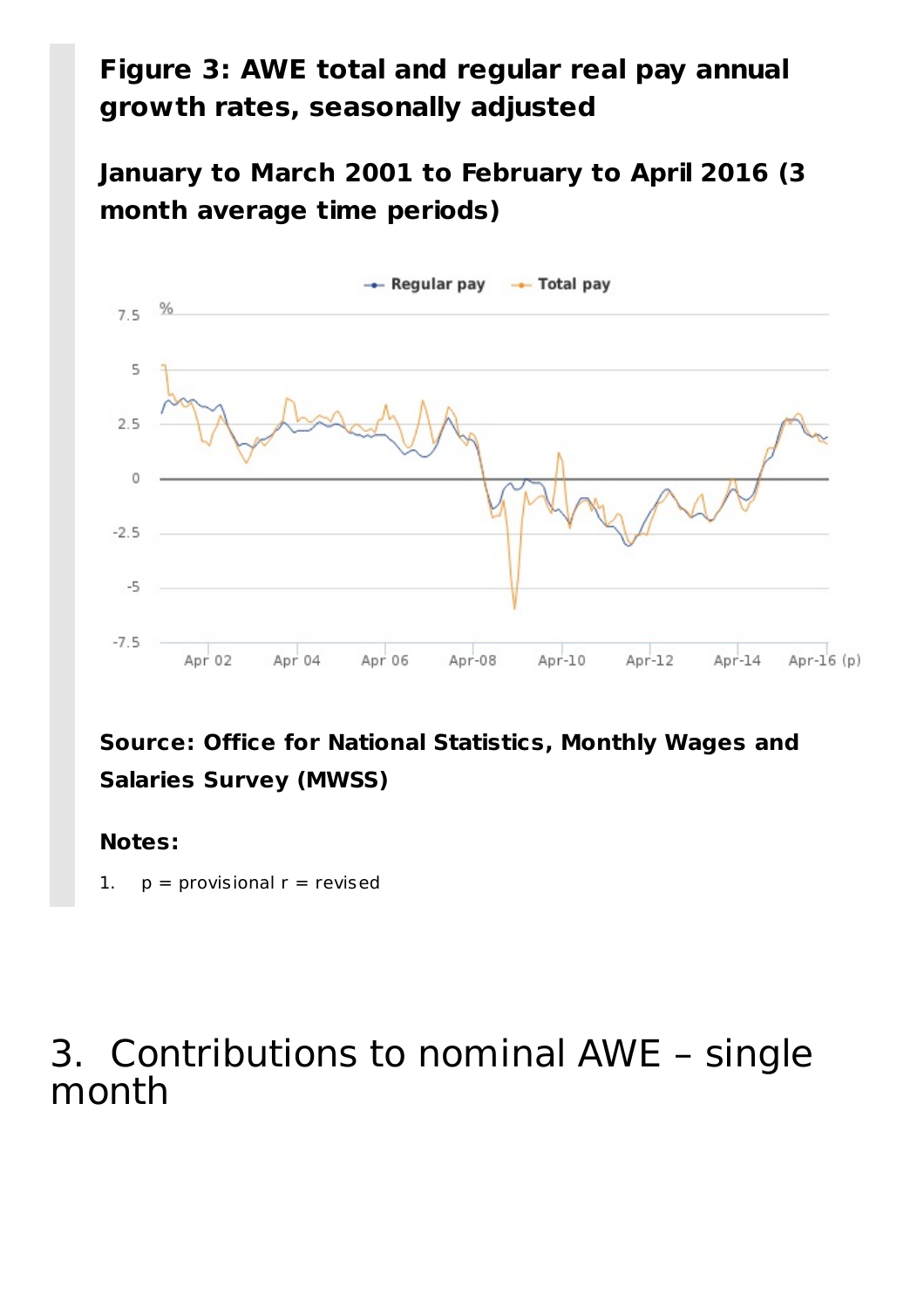The wages and employment contributions underlying the latest AWE data are available on tour website in the EARN02 dataset each month. The 'employment contribution', shown in these charts, changes if the relative proportion of employment in the 24 industrial headings changes, but will not necessarily change if total employment increases. Employment contributions were significantly negative in 2009 and 2010, largely caused by a shift away from employment in Financial and Insurance Activities, which are relatively highly paid industries.

Figures 4 and 5 summarise the recent figures.

#### **Figure 4: AWE total pay by contributions January 2001 to April 2016 Wages contribution Employment contribution** % 10 5 0  $-5$  $-10$ 2005 Sep 2008 Jan 2010 May 2001 Jan 2003 May 2012 Sep 2015 Jan

#### **Source: Office for National Statistics, Monthly Wages and Salaries Survey (MWSS)**

#### **Notes:**

1.  $p =$  provisional  $r =$  revised